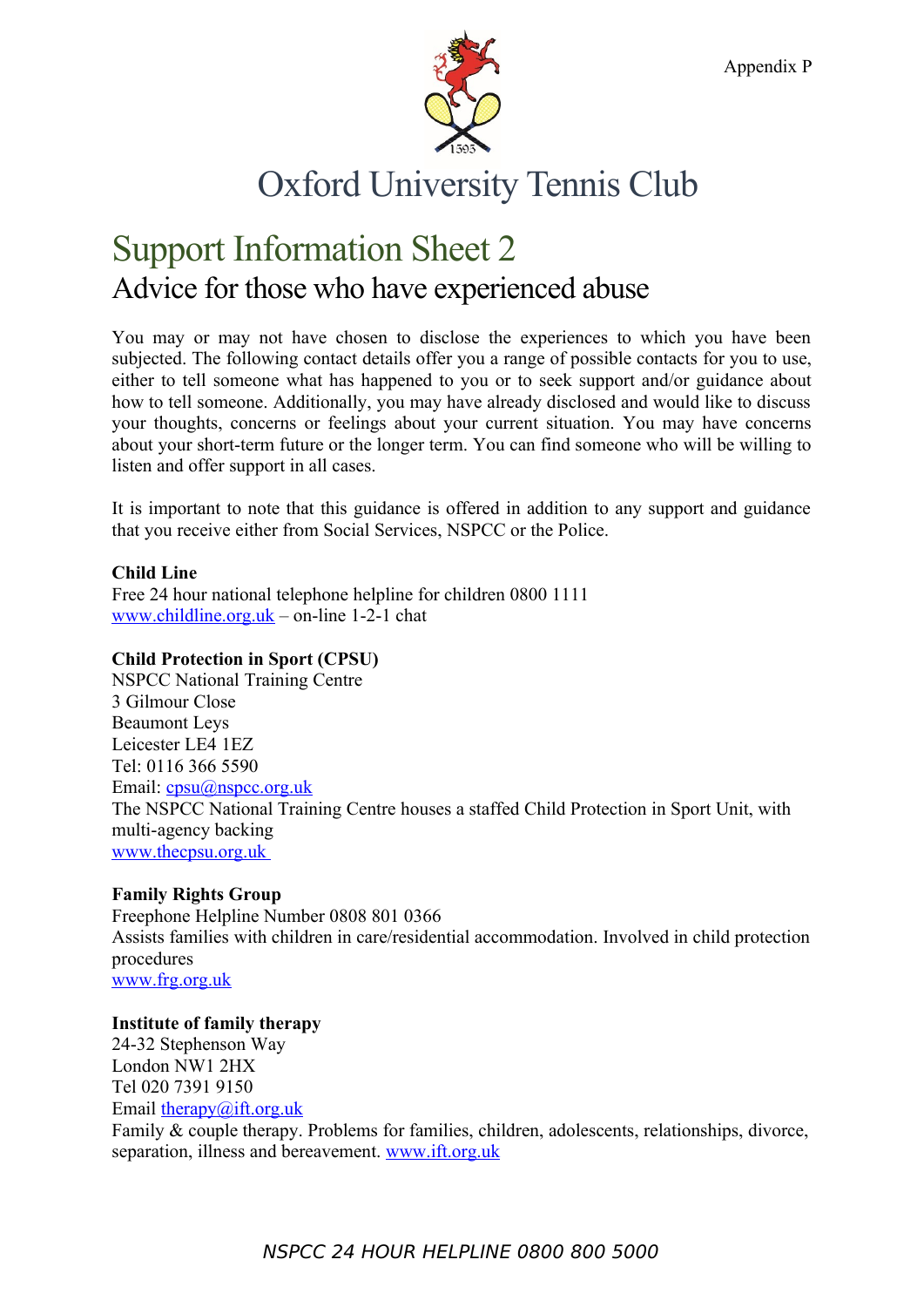**Family Lives** Helpline 0808 800 2222 Support for all families/stepfamilies [www.familylives.org.uk](http://www.familylives.org.uk/)

## **Kidscape**

An online resource for children and teenagers who are having difficult life problems and do not know where to turn for help. [www.kidscape.org.uk](http://www.kidscape.org.uk/)

### **Local Rape Crisis Centres**

These contact numbers are available in the telephone directory. These centres can offer help to survivors of abuse.

## **NSPCC**

Email [help@nspcc.org.uk](mailto:help@nspcc.org.uk) Text 88858 Helpline 0800 800 5000 The leading children's charity in the UK, specialising in child protection and dedicated to the fight for every childhood. The only UK children's charity with statutory powers and that means we can take action to safeguard children at risk of abuse.

## **Refuge**

24 hour national domestic violence helpline 0808 2000 247 Refers women experiencing domestic violence to refuges and give advice on welfare rights [www.refuge.org.uk](http://www.refuge.org.uk/)

### **Self Harm UK**

Email [info@selfharm.co.uk](mailto:info@selfharm.co.uk)  National organisation offering support. [www.selfharm.co.uk](http://www.selfharm.co.uk/)

### **Samaritans**

Helpline (local call rate) 116 123 Admin tel 020 8394 8300/Fax 020 8394 8301 Nationwide, non-religious, non-political 24 hour confidential support. [www.samaritans.org](http://www.samaritans.org/)

### **Victim Support**

Tel 0808 1689293 Supportline 0808 1689111 Helpline 0845 3030 900 Local Victim Support services provide emotional support, information and practical help for victims and witnesses  [www.victimsupport.org.uk](http://www.victimsupport.org.uk/)

[www.victimsinformationservice.org.uk](http://www.victimsinformationservice.org.uk/)

# **Women's Aid**

Helpline 0808 2000 247 Advice and temporary refuge for women and their children threatened by mental or physical violence  [www.womensaid.org.uk](http://www.womensaid.org.uk/)